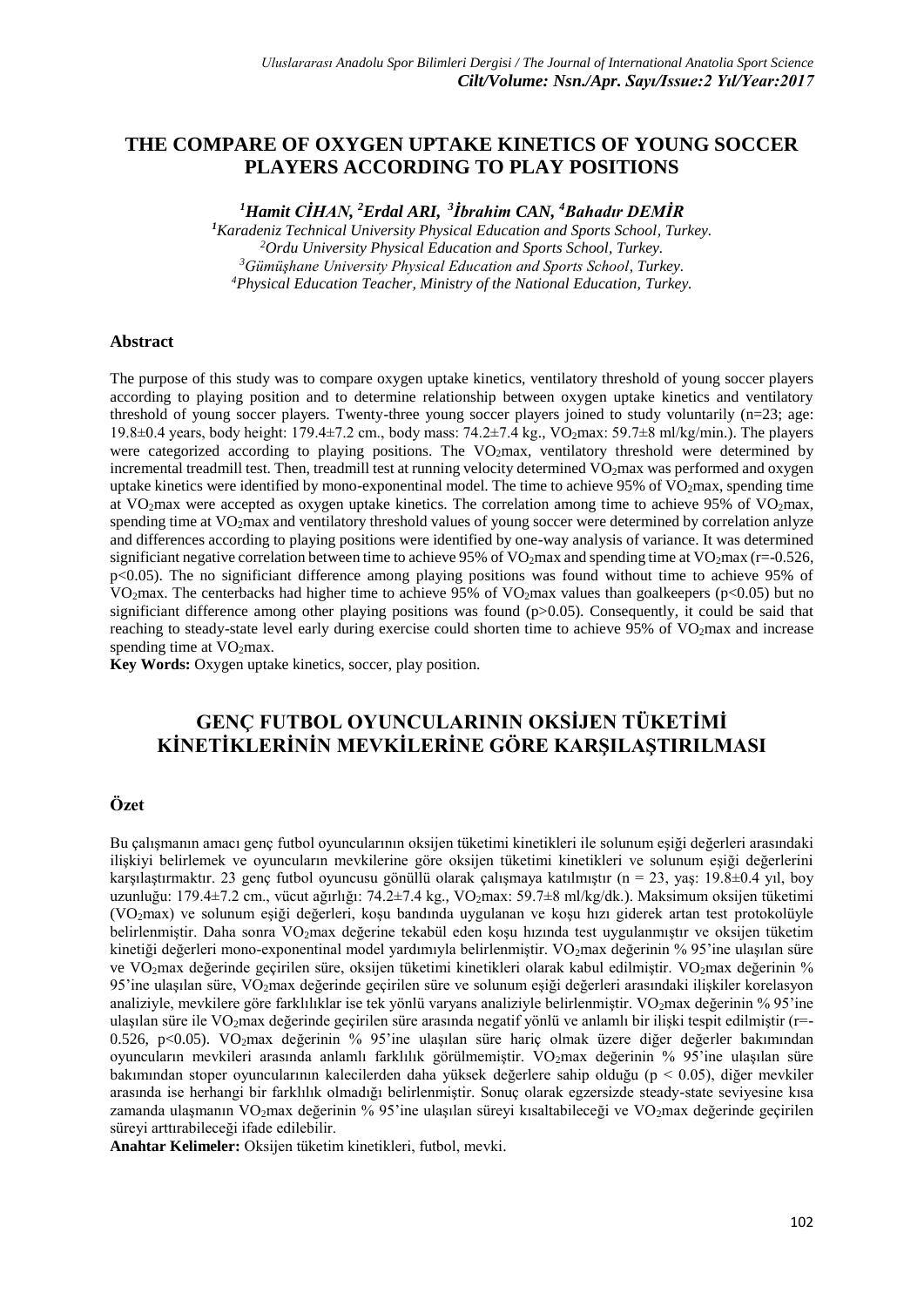### **Introduction**

The capacity of oxygen using during exercise was important for performance. Maximum oxygen uptake ( $VO<sub>2</sub>max$ ) was the highest oxygen amount utilized by body during exercise (Bassett and Howley, [2000\)](#page-8-0). VO<sub>2</sub>max is a important parameter effecting aerobic performance of athletes. At initial of incremental exercise, oxygen uptake  $(VO_2)$  increases linearly until steady-state level is achieved.  $VO_2$ rises mono-exponentially to reach steady-state level within 2-3 minutes after onset of constant moderate exercise [\(Carter et al., 2000\)](#page-9-0). The oxygen deficit exists at part between initial of incremental exercise and steady-state level. The amount of oxygen deficit effects reach time to steady state level. Time constant parameter  $(\tau)$  is estimated by exponential function during period of reach to steady-state level [\(Burnley and Jones, 2007\)](#page-9-1) The  $\tau$  parameter is equal to 63 % of final VO<sub>2</sub> response determined by monoexponential function [\(Jones and Poole, 2005\)](#page-9-2) The  $\tau$  parameter determines amount of oxygen deficit. It means that a smaller value of  $\tau$  parameter diminishes reach time to steady state level and is required to anaerobic energy systems. The fatigue will be delayed since it is smally required to support of anaerobic energy systems [\(Burnley and Jones, 2007\)](#page-8-1).

Soccer is a intermittent sport branch required high level of aerobic fitness parameters. The avarage VO<sub>2</sub>max values of elite soccer players was determined between 56.8 and 67.6 ml/kg/min (Al-Hazzaa et al., 2001; Árnason et al., 2004; Bangsbo and Lindquist, 1992; Bangsbo et al., 1991; Casajús, 2001[; Davis et al., 1992;](#page-9-3) [Rhodes et al., 1986;](#page-10-0) [Strudwick et al., 2002;](#page-10-1) [Wisloeff et al., 1998\)](#page-10-2). Also, it was determined that increase of VO<sub>2</sub>max and running economy (5 ml/kg/min and 7 %, respectively) improved match performance of soccer players (Chamari et al., 2005; Helgerud et al., 2001). The energy costs of activities performed at soccer game such as dribbling with ball are similar to energy costs of laboratory treadmill tests performed with inclination for determining VO<sub>2</sub>max (Kemi et al., 2003). The soccer players having high values of aerobic capacity performs soccer activities with less energy cost and delays fatigue at exercise as  $VO<sub>2</sub>$  of muscles is high.

Although many studies were performed regarding activity profiles and covered distance values during soccer game of young soccer players, no study was performed regarding  $VO<sub>2</sub>$  kinetics of young soccer players according to playing position. The investigating of  $VO<sub>2</sub>$  kinetics of young soccer players according to play position will be useful for developing performances of players, planning of trainings and determining of physiological requirements of play positions. Therefore, aim of this study was to compare VO2kinetics and ventilatory threshold (Vt) values of young soccer players according to playing position, to determine relationship between VO<sub>2</sub> kinetics and Vt values of young soccer players and to test the hypothesis that VO<sup>2</sup> kinetics and Vt values of young soccer players will diferentiate according to playing positions.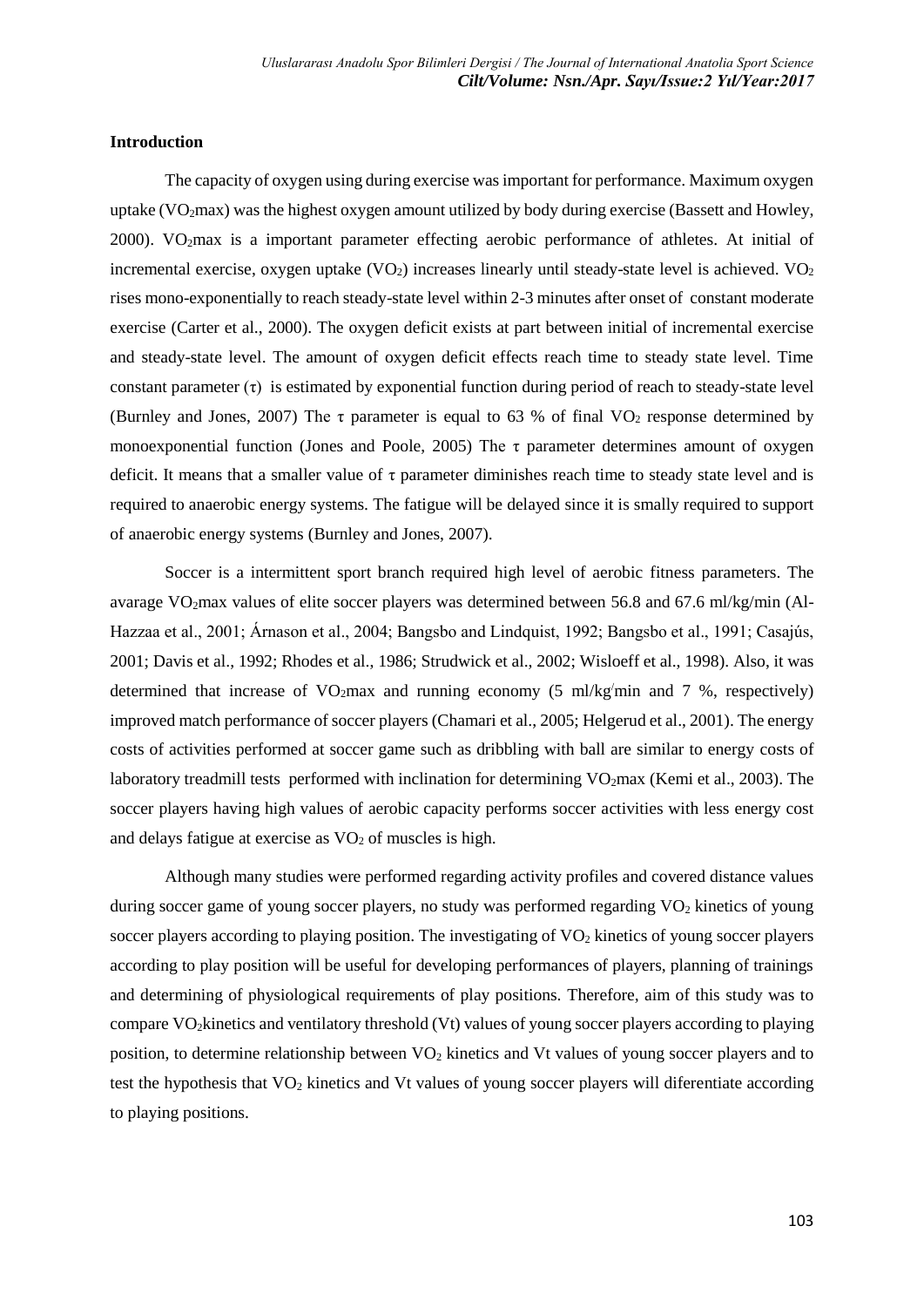#### **Method**

## **Research Group**

Twenty-three young soccer players playing young team category of professional soccer team placing Turkish Super League participated to this study voluntarily (n=23; age: 19.8±0.4 years; body height: 179.4 $\pm$ 7.2 cm; body mass: 74.2 $\pm$ 7.4 kg; VO<sub>2</sub>max: 59.7 $\pm$ 8 ml/kg/min). Twenty-three young soccer players were divided to six playing position categories as goalkeepers ( $n=3$ ; age: 19.7 $\pm$ 0.5 years; body height:  $186.3 \pm 1.5$  cm; body mass:  $83.1 \pm 2.8$  kg;  $VO_2$ max:  $52.3 \pm 1.2$  ml/kg/min), fullbacks (n=4; age:  $19.8\pm0.5$  years; body height:  $176.8\pm2.8$  cm; body mass:  $67.9\pm4.7$  kg;  $VO<sub>2</sub>max: 62.3\pm0.5$ ml/kg/min), centerbacks (n=4; age: 19.8±0.5 years; body height: 185.5±7.9 cm; body mass: 79.3±9.9 kg; VO<sub>2</sub>max: 59.3 $\pm$ 5.6 ml/kg/min), midfielders (n=4; age: 19.8 $\pm$ 0.5 years; body height: 176.8 $\pm$ 2.8 cm; body mass:  $67.9\pm4.7$  kg;  $VO<sub>2</sub>max: 69.3\pm8.8$  ml/kg/min), wingers (n=4; age: 19.8 $\pm$ 0.5 years; body height: 169.8±1.7 cm; body mass: 68.0±1.2 kg; VO2max: 58.3±3.4 ml/kg/min), forwards (n=4; age: 20 years; body height:  $182.3\pm2.6$  cm; body mass:  $74.4\pm0.7$  kg;  $VO_2$ max:  $55\pm11.2$  ml/kg/min). The study was applied according to the Helsinki Declaration and objective and possible risks of study were explained to all participiants. Also, it was said that all participiants could leave from study at any time.

## **Collection of Datas**

The research was performed at pre-season period of young soccer team. The young soccer team had pre-season preparatory camp. The VO<sub>2</sub>max and Vt values of young soccer players were measured by incremental treadmill test. All players were informed about test protocol. Maximum effort was exhibited by players during test protocol. The incremental treadmill test was performed for determining VO2max and Vt values of young soccer players. The initial velocity of incremental velocity test was 10 km/h. Then velocity was increased by 1 km/h at every 3 minutes until exhaustion. The test was finished when players exhausted and didn't continue test due to fatigue.  $VO<sub>2</sub>$  values during incremental test were measured as breath-by breath by telemetric system (Cosmed K4b<sup>2</sup>, Rome, Italy). Average values of expired gas at every 5 seconds were determined during incremental test. Before incremental test, calibration of oxygen analyzer system was done according to instructions of device calibration. The criterias of VO<sub>2</sub>max determination were plateau in VO<sub>2</sub> despite constant increase of running velocity and heart rate value passing 90% of maximal heart rate predicted previously (Taylor et al., 1955). The running velocity of  $VO<sub>2</sub>max$  (v $VO<sub>2</sub>max$ ) was determined by identify the lowest running velocity VO2max occured (Billat and Koralsztein, 1996). Also Vt was determined by incremental treadmill test.

After 3 days from incremental test, players performed treadmill test at 100% of vVO<sub>2</sub>max (100%) vVO2max test) until exhaustion. Before 100% vVO2max test, players performed warm-up for 15 minutes at 60% of vVO<sub>2</sub>max and stretching exercises for 5 minutes. 100% vVO<sub>2</sub>max test was initialized and players were encouraged for maintaining test until exhaustion.  $VO<sub>2</sub>$  value was measured by gas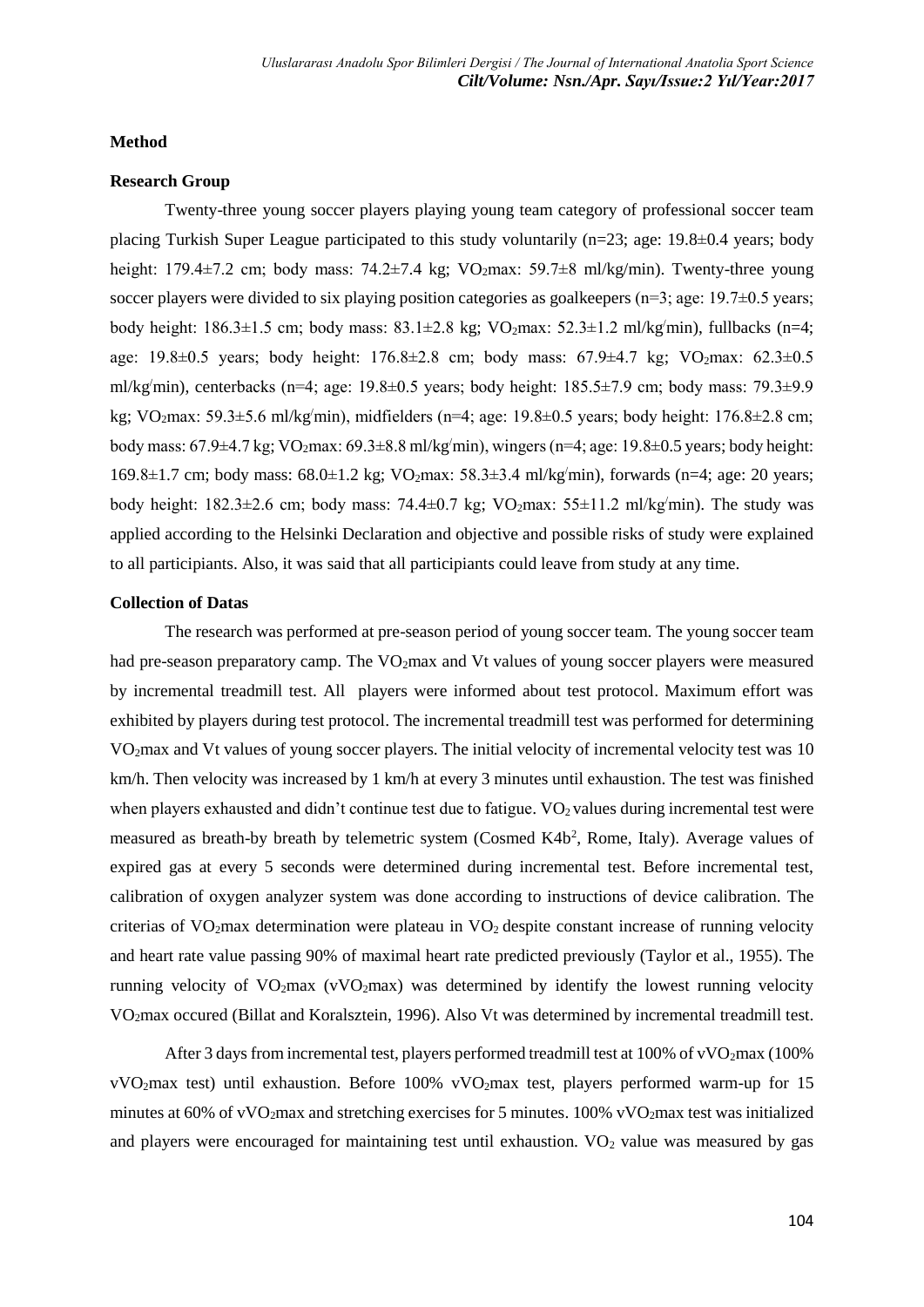analyzer during test.  $VO<sub>2</sub>$  plateau was observed at 95% of  $VO<sub>2</sub>max$ . Therefore time to achieve 95% of VO<sub>2</sub>max (ta-95%VO<sub>2</sub>max) was time to achieve VO<sub>2</sub>max (ta-VO<sub>2</sub>max). The ta-95%VO<sub>2</sub>max and spending time at  $VO<sub>2</sub>max$  (t-VO<sub>2</sub>max) values of players were computed as below:

$$
VO_2(t) = VO_{2\text{baseline}} + A x (1 - e^{-(t/\tau)})
$$
 (Mono-exponential function) (1)

At this mono-exponential function,  $VO_2$  (t) is oxygen uptake value of time t,  $VO_2$ <sub>baseline</sub> is oxygen uptake value measured after warm-up period, A is amplitude at oxygen uptake value  $(VO<sub>2</sub>max -$ VO<sub>2baseline</sub>) and  $\tau$  is time constant (Barstow and Mole, 1991).

The formula of mono-exponentinal function (equation 1) was regulated as below:

$$
VO_2(t) = VO_{2\text{baseline}} + A \times (1 - e^{-(t/\tau)})
$$
\n(1)

For determination of t (time);

$$
t = -\tau \times \ln[1 - (VO2 (t) - VO2baseline) / A]
$$
 (2)

The ta-95% VO<sub>2</sub>max value was equaled to ta-VO<sub>2</sub>max value. Therefore this equation could be expressed as below;

$$
ta-95\% VO2 max = -\tau x ln[1 - (95\% VO2 max - VO2 baseline) / A]
$$
 (3)

The  $t$ -VO<sub>2</sub>max value was calculated as exhaustion time of test (t-exh.) minus ta-95% VO<sub>2</sub>max:

$$
t-VO2max = t-exh - ta-95% VO2max
$$
 (4)

#### **Analyze of Datas**

The normality distribution of datas was determined by Shapiro-Wilks test and it was seen that datas had normal distribution. The datas of this study were analyzed by SPSS statistical package programme (SPSS 16.0, SPPS Inc., Chicago, USA). One-way analyses of variance (one-way ANOVA) was used for comparing ta-95% VO<sub>2</sub>max, t-VO<sub>2</sub>max and Ve values of young soccer players according to playing positions. The differences according to playing positions were determined by Scheffe's Post Hoc tests from one-way analysis of variance (one-way ANOVA). The correlation among ta-95%VO2max, t-VO2max and Vt values of young soccer players was determined by Pearson correlation coefficient. The level of statistical significiance of all analyzes was assumed at p<0.05.

## **Results**

Table 1. The Values of VO<sub>2</sub>max, Vt, ta-95% VO<sub>2</sub>max, t-VO<sub>2</sub>max and Et Parameters of Young Soccer Players According to Playing Positions.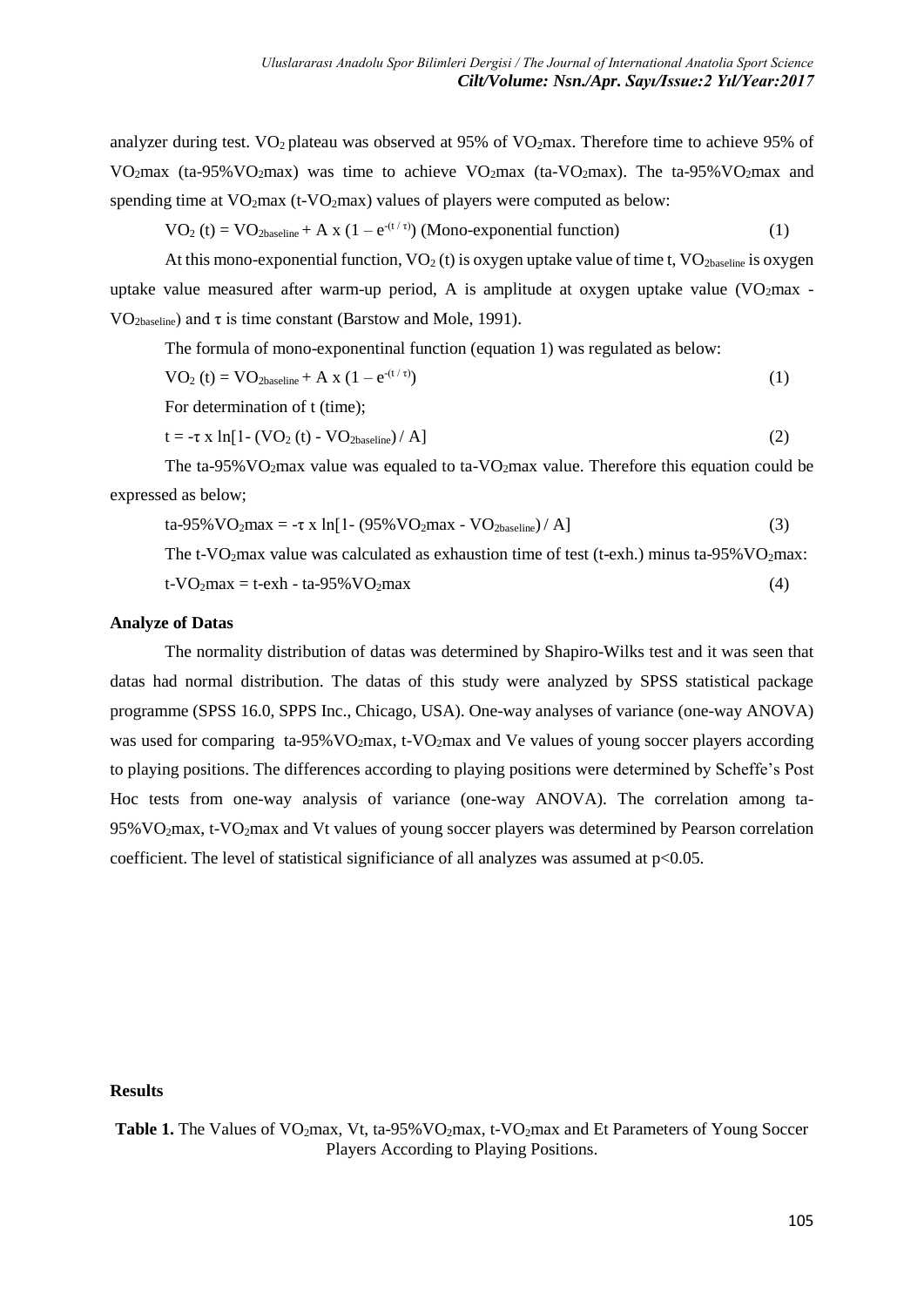| Playing         | VO <sub>2</sub> max | VO <sub>2</sub> max | Vt           | Vt             | ta-95%                       | $t$ - $VO2$ max  | Et               |
|-----------------|---------------------|---------------------|--------------|----------------|------------------------------|------------------|------------------|
| <b>Position</b> | (ml/min)            | (ml/kg/min)         | (ml/min)     | (ml/kg/min)    | VO <sub>2</sub> max<br>(sec) | (sec)            | (sec)            |
| Goalkeeper      | 4355,4              | 51                  | 2818         | 33             | 213                          | 171              | 384              |
| Goalkeeper      | 4240                | 53                  | 2960         | 37             | 223                          | 143              | 366              |
| Goalkeeper      | 4452                | 53                  | 3108         | 37             | 221                          | 157              | 378              |
| Mean±SD         | 4349,1±106,1        | $52,3 \pm 1,2$      | 2962±145     | $35,7{\pm}2,3$ | $219 \pm 5.3*$               | $157 \pm 14$     | 376±9,2          |
| Fullback        | 4158                | 63                  | 3102         | 47             | 235                          | 122              | 357              |
| Fullback        | 4061                | 62                  | 2882         | $44\,$         | 243                          | 128              | 371              |
| Fullback        | 4036,2              | 62                  | 3190         | 49             | 283                          | 120              | 403              |
| Fullback        | 4650                | 62                  | 3375         | 45             | 227                          | 147              | 374              |
| Mean±SD         | 4226, 3±287, 3      | $62,3 \pm 0.5$      | 3137±204,7   | $46,3 \pm 2,2$ | 247±24,9                     | $129,3 \pm 12,3$ | $376,3 \pm 19,3$ |
| Center-back     | 5540,1              | 59                  | 4413         | 47             | 271                          | 129              | 400              |
| Center-back     | 4114,8              | 54                  | 3429         | 45             | 275                          | 123              | 398              |
| Center-back     | 5025                | 67                  | 3225         | 43             | 265                          | 124              | 389              |
| Center-back     | 4104                | 57                  | 3096         | 43             | 261                          | 154              | 415              |
| Mean±SD         | 4696±709,2          | $59,3 \pm 5,6$      | 3540,8±597,4 | $44,5 \pm 1,9$ | $268 \pm 6.2*$               | $132,5 \pm 14,6$ | $400,5 \pm 10,8$ |
| Midfielder      | 5148                | 78                  | 4290         | 65             | 223                          | 147              | 370              |
| Midfielder      | 6179                | 74                  | 4008         | 48             | 257                          | 126              | 383              |
| Midfielder      | 4431,2              | 58                  | 3056         | 40             | 229                          | 135              | 364              |
| Midfielder      | 4891                | 67                  | 3139         | 43             | 275                          | 135              | 410              |
| $Mean \pm SD$   | 5162,3±739,8        | $69,3 \pm 8,8$      | 3623,3±618,8 | $49 \pm 11.2$  | 246±24,4                     | $135,8 \pm 8,6$  | 381,8±20,4       |
| Winger          | 4347                | 63                  | 3243         | 47             | 223                          | 138              | 378              |
| Winger          | 3685                | 55                  | 3015         | $45\,$         | $271\,$                      | 140              | 411              |
| Winger          | 3933                | 57                  | 2967         | 43             | 243                          | 137              | 380              |
| Winger          | 3886                | 58                  | 3015         | 45             | 257                          | 145              | 402              |
| Mean±SD         | 3962,8±277,8        | 58,3±3,4            | 3060±124,1   | $45 \pm 1,6$   | 248,5±20,5                   | $140 \pm 3,6$    | 392,8±16,3       |
| Forward         | 2948                | 40                  | 2358         | 32             | 245                          | 114              | 359              |
| Forward         | 4875                | 65                  | 3525         | 47             | 214                          | 130              | 344              |
| Forward         | 3922                | 53                  | 2960         | 40             | 233                          | 153              | 386              |
| Forward         | 4650                | 62                  | 3600         | $\sqrt{48}$    | 224                          | 166              | 390              |
| $Mean \pm SD$   | 4098,8±868,3        | $55 \pm 11,2$       | 3110,8±577,4 | $41,8 \pm 7,4$ | 229±13,2                     | $140,8 \pm 23,2$ | 369,8±22         |
| Total           | 4418,8±668,7        | $59,7 \pm 8$        | 3251±470     | $44\pm 6,5$    | 245±22**                     | 138±15**         | $383,1 \pm 18,8$ |

*\*Significiant difference between playing psisitions at p<0.05 level; \*\*Significiant correlation between parameters at p<0.05 level.*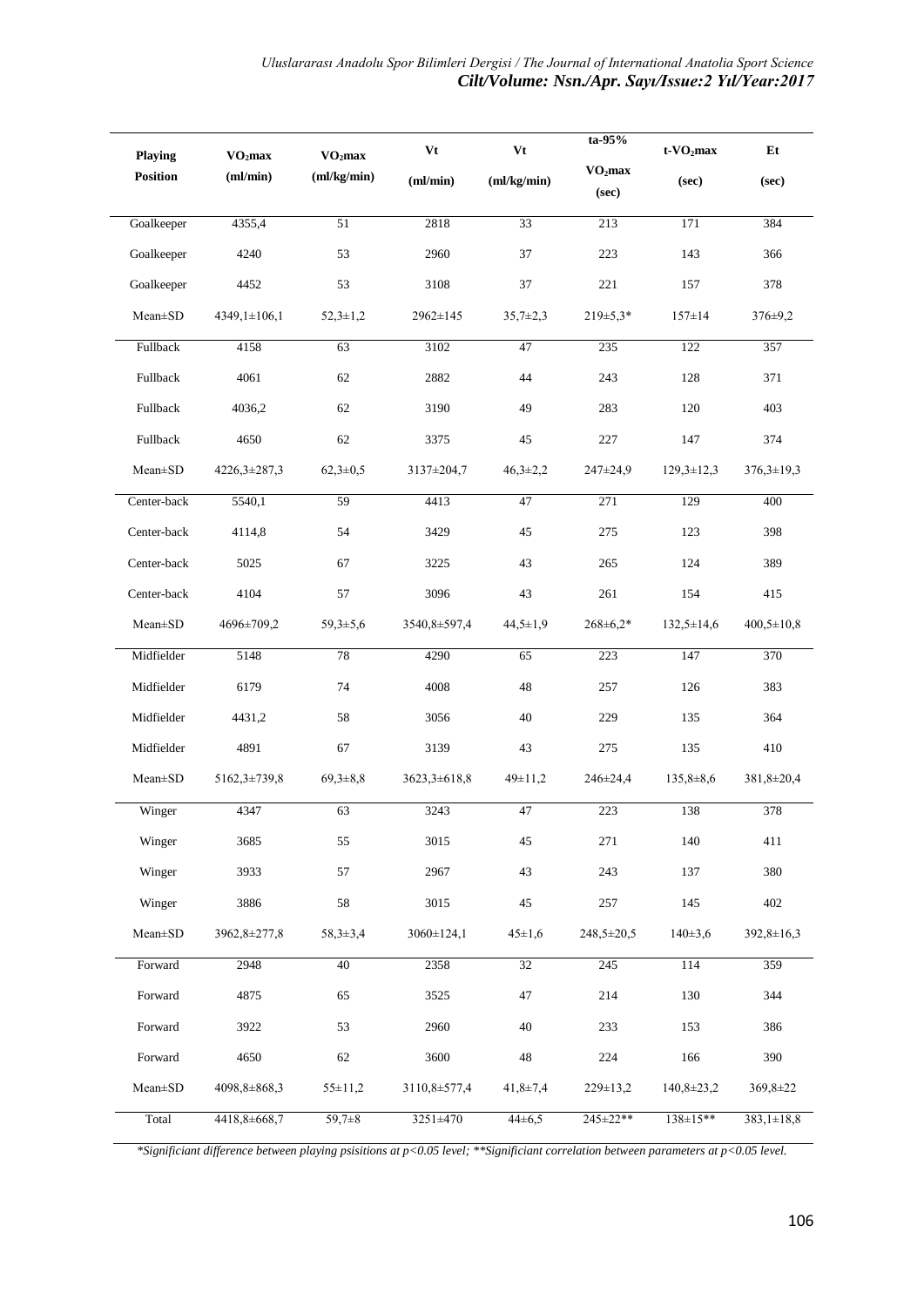Table 2. The Values of VO<sub>2</sub>max, Vt, ta-95% VO<sub>2</sub>max, t-VO<sub>2</sub>max and Et Parameters of Young Soccer Players According to Playing Positions During Treadmill Test at 100% of vVO<sub>2</sub>max.

| Playing                | $\overline{\mathrm{VO}}_{\mathrm{2} \mathrm{baseline}}$ | $\mathbf A$        | T              |
|------------------------|---------------------------------------------------------|--------------------|----------------|
| Position<br>Goalkeeper | (ml/min)<br>650                                         | (ml/min)<br>3705,4 | (sec)<br>75    |
| Goalkeeper             | 690                                                     | 3550               | 79             |
| Goalkeeper             | 515                                                     | 3937               | 77             |
| Mean±SD                | 618,3±91,7                                              | 3730,8±194,7       | $77 + 2$       |
| Fullback               | 520                                                     | 3638               | 82             |
| Fullback               | 630                                                     | 3431               | 86             |
| Fullback               | 523                                                     | 3513,2             | 99             |
| Fullback               | 515                                                     | 4135               | 79             |
| $Mean \pm SD$          | 547±55,4                                                | 3679,3±315,5       | $86,5 \pm 8,8$ |
| Center-back            | 750                                                     | 4790,1             | 95             |
| Center-back            | 710                                                     | 3404,8             | 98             |
| Center-back            | 684                                                     | 4341               | 93             |
| Center-back            | 592                                                     | 3512               | 92             |
| $Mean \pm SD$          | $684 \pm 67,1$                                          | 4012±666,4         | $94,5 \pm 2,6$ |
| Midfielder             | 484                                                     | 4664               | 77             |
| Midfielder             | 620                                                     | 5559               | 89             |
| Midfielder             | 678                                                     | 3753,2             | 81             |
| Midfielder             | 732                                                     | 4159               | 97             |
| $Mean \pm SD$          | 628,5±106,6                                             | 4533,8±778,4       | $86 + 8,9$     |
| Winger                 | 580                                                     | 3767               | 84             |
| Winger                 | 475                                                     | 3210               | 95             |
| Winger                 | 489                                                     | 3444               | 85             |
| Winger                 | 508                                                     | 3378               | 90             |
| $Mean \pm SD$          | 513±46,7                                                | 3449,8±233,3       | $88,5+5,1$     |
| Forward                | 570                                                     | 2378               | 88             |
| Forward                | 490                                                     | 4385               | $74\,$         |
| Forward                | 455                                                     | 3467               | $81\,$         |
| Forward                | 521                                                     | 4129               | 78             |
| $Mean \pm SD$          | 509±48,8                                                | 3589,8±895,7       | $80,3{\pm}5,9$ |
| Total                  | 581,8±92,1                                              | 3837±644,4         | $85,8 \pm 7,9$ |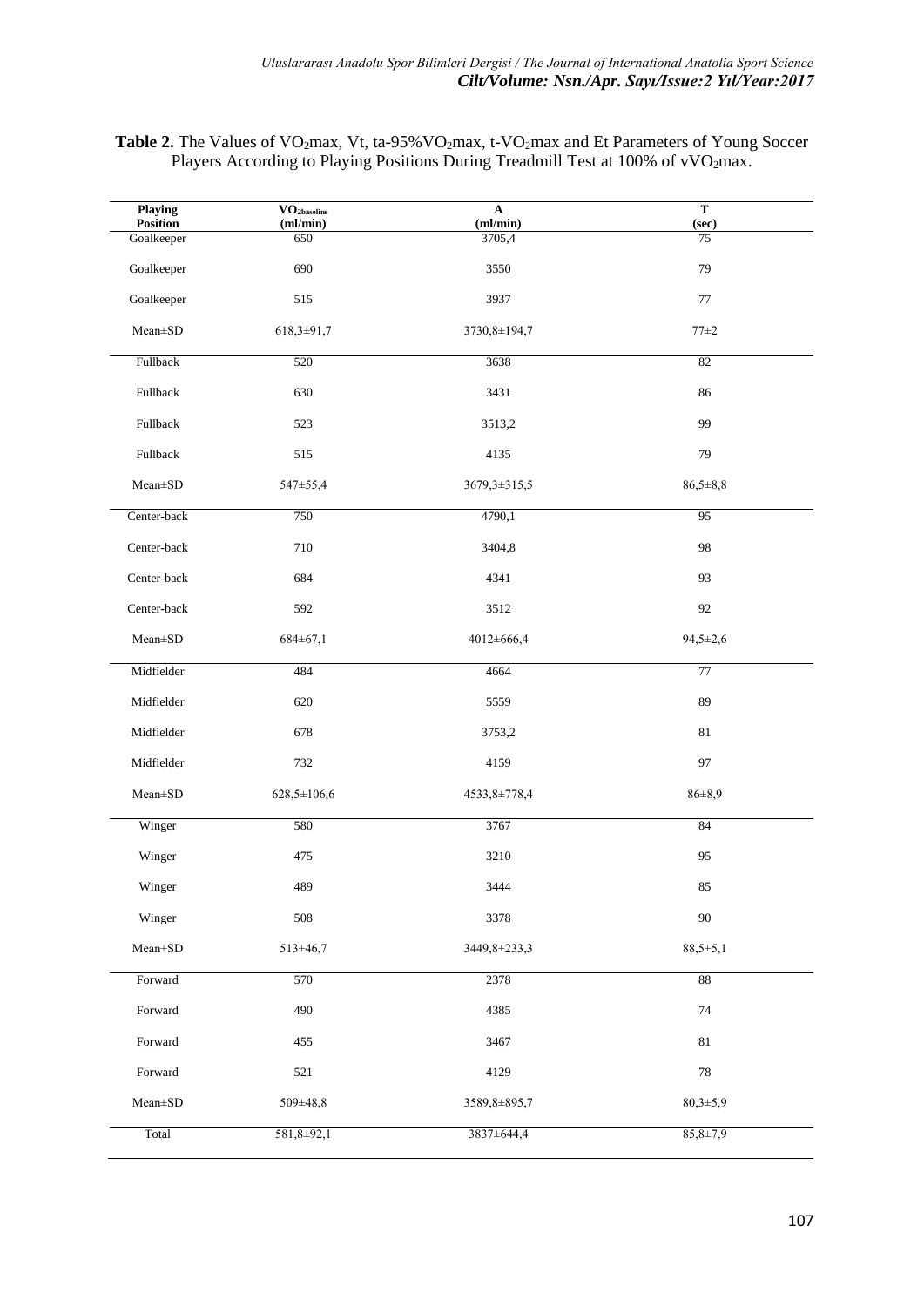The values  $VO<sub>2</sub>max$ , Vt, ta-95%  $VO<sub>2</sub>max$ , t-VO<sub>2</sub>max and t-exh parameters at 100% v VO<sub>2</sub>max test of young soccer players are presented in Table 1. Also, values of  $VO<sub>2baseline</sub>$ . A and  $\tau$  parameters of young soccer players are presented Table 2. According to correlation analyze results, negative correlation at significiant level between ta-95% VO<sub>2</sub>max and t-VO<sub>2</sub>max was determined ( $r = -0.526$ ,  $p<0.05$ ). There was no significiant correlation between Vt and other parameters (Ta-95% VO<sub>2</sub>max, t- $VO<sub>2</sub>max)$  (p<0.05).

The results of one-way analysis of variance according to playing positions of young soccer players showed that t-VO<sub>2</sub>max and Vt parameters didn't differentiate among playing positions ( $p>0.05$ ). Only ta-95% VO<sub>2</sub>max parameters differentiated significiantly among playing positions ( $F=3,736$ ,  $p<0.05$ ). In terms of playing positions, it was seen that ta-95% VO<sub>2</sub>max values of centerbacks were higher than ta-95% VO<sub>2</sub>max values of goalkeepers (219 $\pm$ 5,29 sec., 268 $\pm$ 6,22 sec., p<0.05, respectively). There was no significiant difference among other playing positions without difference between goalkeepers and centerbacks (p>0.05).

#### **Discussion and Conclusion**

It was said that oxygen was derived at onset of constant load exercise by anaerobic energy systems. Oxygen debt occured until  $VO<sub>2</sub>$  reached plateu level. The ta-95%  $VO<sub>2</sub>$  max parameter meant that VO<sub>2</sub>max was occured. The t-VO<sub>2</sub>max parameter related to balance between ta-VO<sub>2</sub>max and t-exh parameters (Billat et al., 2000). The ta-95%  $VO<sub>2</sub>max$  parameter had negative correlation with t-VO<sub>2</sub>max parameter. This meant that higher ta-95% VO2max values caused lower t-VO2max values. In terms of VO<sub>2</sub>max values, it was seen that VO<sub>2</sub>max values of young soccer players (59,7 $\pm$ 8 ml/kg/min) were similar to VO<sub>2</sub>max values of middle (59,8 $\pm$ 1,2 ml/kg/min) and long (60,2 $\pm$ 1,5 ml/kg/min) distance runners found at study of Kilding et al. (2006). This similarity indicates that young soccer and runners may have similar VO2max and aerobic capacity values. Soccer is a sport needing high aerobic endurance. Therefore, aerobic capacities of young soccer players must be at high level and similarity to aerobic capacity values of middle and long distance runners can be accepted normally.

Dupont et al. (2010) determined oxygen uptake kinetics by mono-exponentinal model and  $VO<sub>2</sub>$ values measured after severe intensity exercise were lower than VO<sub>2</sub>max values of young soccer players measured at our study (3648,8±563,7 ml/kg/min, 4418,8±668,7 ml/kg/min, respectively). Amateur young soccer players were involved at both studies and young soccer players placing at our study had higher VO<sub>2</sub> values than young soccer players of other study. Also, Dupont et al. (2005) determined VO2max values of soccer players playing at regional league and these values (59,4±4,2 ml/kg/min) were paralelled to VO2max values of our study. Additionally, Dupont et al. (2005) determined relationship between VO<sub>2</sub> kinetics and repeated sprints at this study.

Hill et al. (2003) determined  $VO<sub>2</sub>$  kinetics at treadmill and cycle ergometer by three exponentinal model and  $\tau$  value of phase 3 at treadmill test (86 $\pm$ 39 sec). Although determination models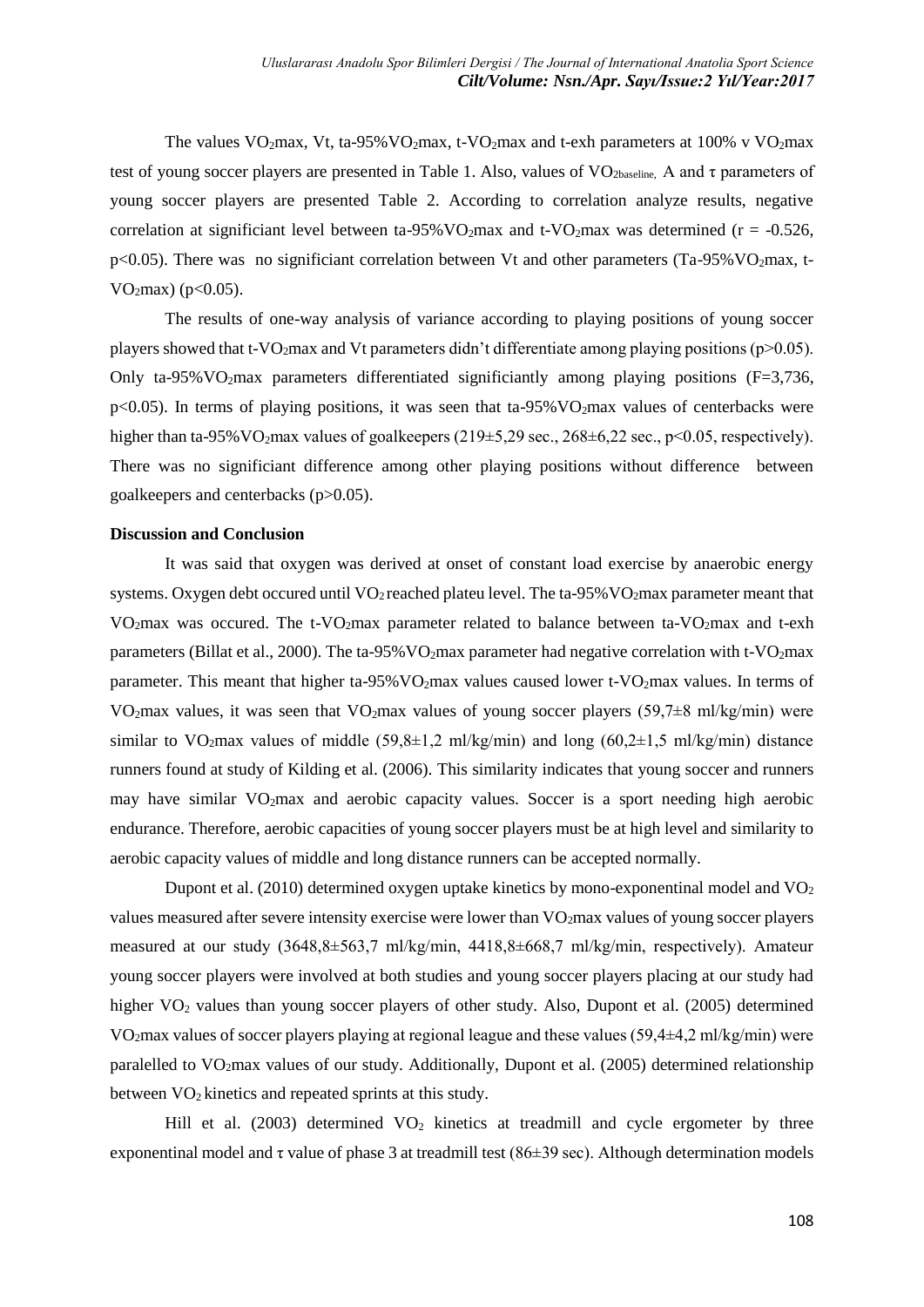of VO<sup>2</sup> kinetics was different, τ values were determined as similar. It could be said that τ values of three exponentinal model might be similar to  $\tau$  values of mono-exponentinal model. The VO<sub>2</sub> values at threshold level determined at study of Carter et al. (2002) were similar to Vt values of our study  $(3036±199 \text{ ml/kg}, 3251±470 \text{ ml/kg}, \text{respectively})$ . The Vt is a important variable for athletes performance. The Vt is a deflection point of linearity between minute ventilation and VO<sub>2</sub> (Gökbel, 2012). After Vt, ventilation increases exccessively due to carbondioxide  $(CO_2)$  occured by elemination of lactate arising as last product of anaerobic metabolism (MacArdle et al., 2010; Gökbel, 2012). This situation is a factor increased respiratory exchange rate (RER). RER was determined by production of carbondioxide (VCO<sub>2</sub>) divided to VO<sub>2</sub> (RER=VCO<sub>2</sub>/VO<sub>2</sub>) and this rate surpasses 1.00 value as VCO<sub>2</sub> increases (Gökbel, 2012).

The Vt is a indicator of endurance performance. There was no correlation between Vt and other parameters (ta-95% VO<sub>2</sub>max, t-VO<sub>2</sub>max) in our study. The situation could rise from individual aerobic capacities of young soccer players. It is possible individual differences at aerobic capacity values.

According to playing positions of young soccer players, there was no significiant difference among playing positions in terms of t-VO<sub>2</sub>max and Vt parameters ( $p$ >0.05). In terms of ta-95% VO<sub>2</sub>max parameter, it was seen that difference between goalkeeper and centerback playing positions was significiant (p<0.05). According to Scheffe's test results, no significiant difference among other playing positions was determined (p $>0.05$ ). Davis et al. (1992) determined that predicted VO<sub>2</sub>max values of midfield players were the highest values among all playing positions and these values were higher than predicted VO<sub>2</sub>max values of centerbacks ( $p<0.05$ ). Conversely, it was determined that ta-95% VO<sub>2</sub>max values were similar to other playing positions without centerbacks. It was said that most of young soccer players had similar aerobic capacity values. The high VO2max values of players placing at different playing positions could help them during soccer match and these players could eliminate lactate inducing fatigue. Therefore, performances of players could stay at high level without fatigue.

Rampinini et al. (2010) obtained that Yo-Yo intermittent recovery test level 1 and level 2 performances correlated with VO<sub>2</sub>max values positively ( $r=0.74$ ;  $r=0.47$ , respectively) and τ values negatively ( $r = -0.60$ ;  $r = -0.65$ , respectively). According to this findings, the shorter  $\tau$  values meant higher aerobic performance. In our study, it was determined that the shorter ta- $95\%$ VO<sub>2</sub>max values caused higher values of t-VO<sub>2</sub>max. These findings were similar to findings obtained by Rampinini et al. (2010). Boone et al. (2012) obtained that fullbacks and midfielders had higher VO<sub>2</sub>max values (61,2  $\pm$  2,7 ml/kg/min; 60,4  $\pm$ 2,8 ml/kg/min, respectively) than VO<sub>2</sub>max values of strikers (56,8  $\pm$  3,1 ml/kg/min) centerbacks (55,6  $\pm$  3,5 ml/kg/min) and goalkeepers (52,1  $\pm$  5 ml/kg/min). The fullbacks and midfielders performed many efforts for positional roles as winning ball and tackling during match. Therefore, they must have high level physical capacity and aerobic endurance. These results confirmed this thesis. In terms of ta-95%VO2max values, findings of our study didn't report any significiant differences among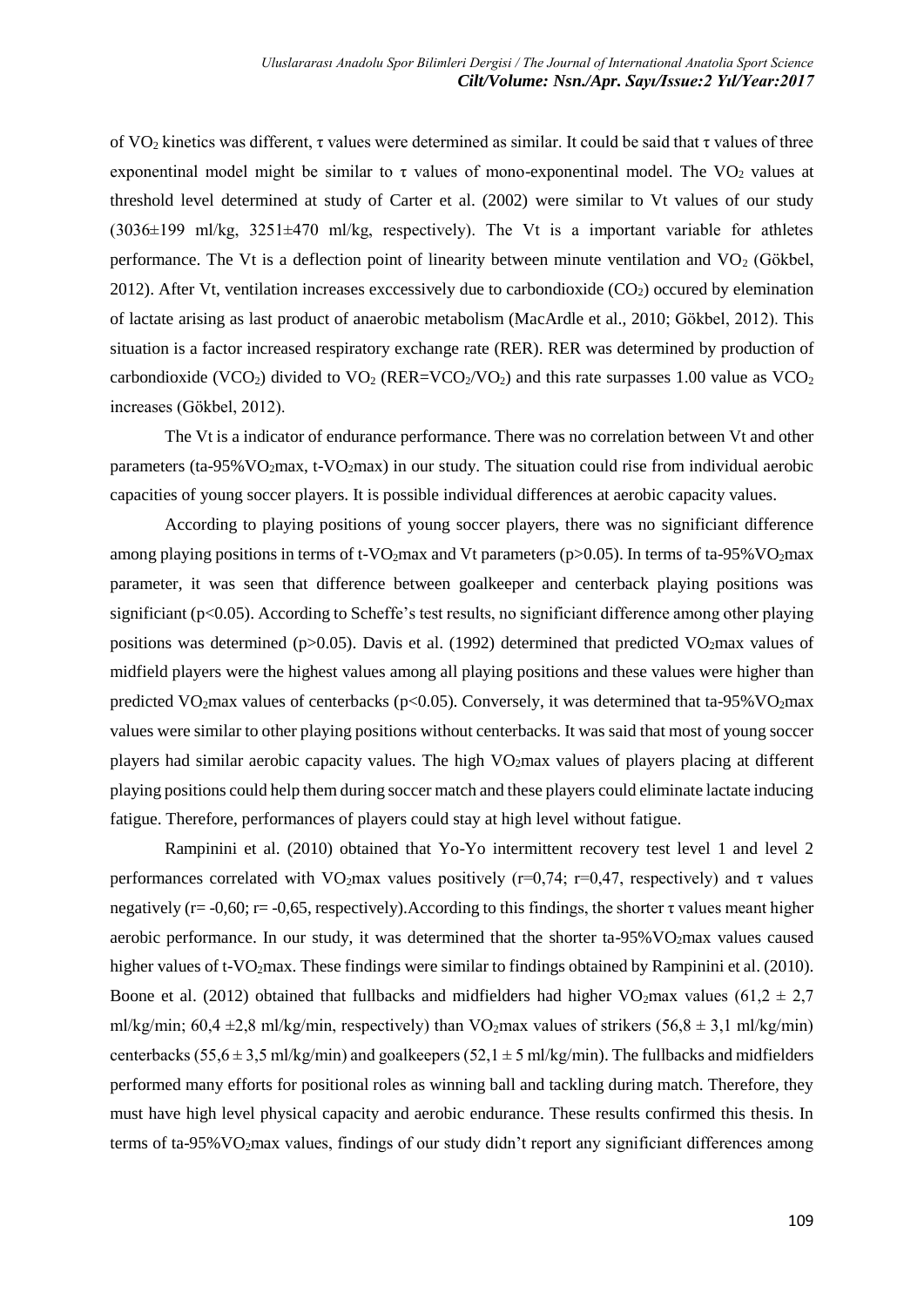playing positions without significiant difference between goalkeepers and centerbacks. In this regard, our study didn't agree with study of Boone et al (2012).

The findings of this research revealed significiant negative correlation between ta-95%  $VO<sub>2</sub>$  max and t-VO<sub>2</sub>max of young soccer players. The VO<sub>2</sub> kinetics of young soccer players were determined by mono-exponentinal model at test of 100 % $vVO<sub>2</sub>$ . The Vt didn't have any significiant correlation with ta-95% VO<sub>2</sub>max and t-VO<sub>2</sub>max parameters. Also, no significiant difference was determined among playing positions in terms of t-VO2max and Vt parameters . Only, it was seen significiant difference between goalkeepers and centerbacks in terms of ta-95%VO<sub>2</sub>max parameter. The many studies at literatüre focused aerobic capacities parameters such as VO<sub>2</sub>max and some of them were parallel to our study in terms of results. The  $VO<sub>2</sub>$  kinetics are valuable for evaluation of aerobic performance. According to negative correlation between ta-95% VO<sub>2max</sub> and t-VO<sub>2</sub>max parameters, it can be said that t-VO<sub>2</sub>max parameters depend on ta-95% VO<sub>2</sub>max parameters and reaching to steady-state level as soon as possible during exercise and maintaining exercise at this level were important for aerobic performance within the context of t-VO<sub>2</sub>max.

#### **References**

- Al-Hazzaa, H., Al-Muzaini, K., Al-Refaee, S., Sulaiman, M., Dafterdar, M., Al-Ghamedi, A., Al-Khuraiji, K. (2001). Aerobic and Anaerobic Power Characteristics of Saudi Elite Soccer Players. *Journal of Sports Medicine and Physical Fitness.*
- <span id="page-8-1"></span>Árnason, Á., Sigurdsson, S.B., Gudmundsson, A., Holme, I., Engebretsen, L., Bahr, R. (2004). Physical Fitness, Injuries, and Team Performance in Soccer. *Medicine and Science in Sports and Exercise,* 36: 278-285.
- Bangsbo, J., Lindquist, F. (1992). Comparison of Various Exercise Tests with Endurance Performance During Soccer in Professional Players. *International Journal of Sports Medicine,*13: 125-132.
- Bangsbo, J., Nørregaard, L., Thorsoe, F. (1991). Activity Profile of Competition Soccer. *Canadian Journal of Sport Sciences,* 16: 110-116.
- Barstow, T.J., Mole, P.A. (1991). Linear and Nonlinear Characteristics of Oxygen Uptake Kinetics During Heavy Exercise. *Journal of Applied Physiology,* 71: 2099-2106.
- <span id="page-8-0"></span>Bassett, D., Howley, E.T. (2000). Limiting Factors for Maximum Oxygen Uptake and Determinants of Endurance Performance. *Medicine and Science in Sports and Exercises,* 32: 70-84.
- Billat, L.V., Koralsztein, J.P. (1996). Significance of the Velocity at VO<sub>2</sub>max and Time to Exhaustion at This Velocity. *Sports Medicine,* 22: 90-108.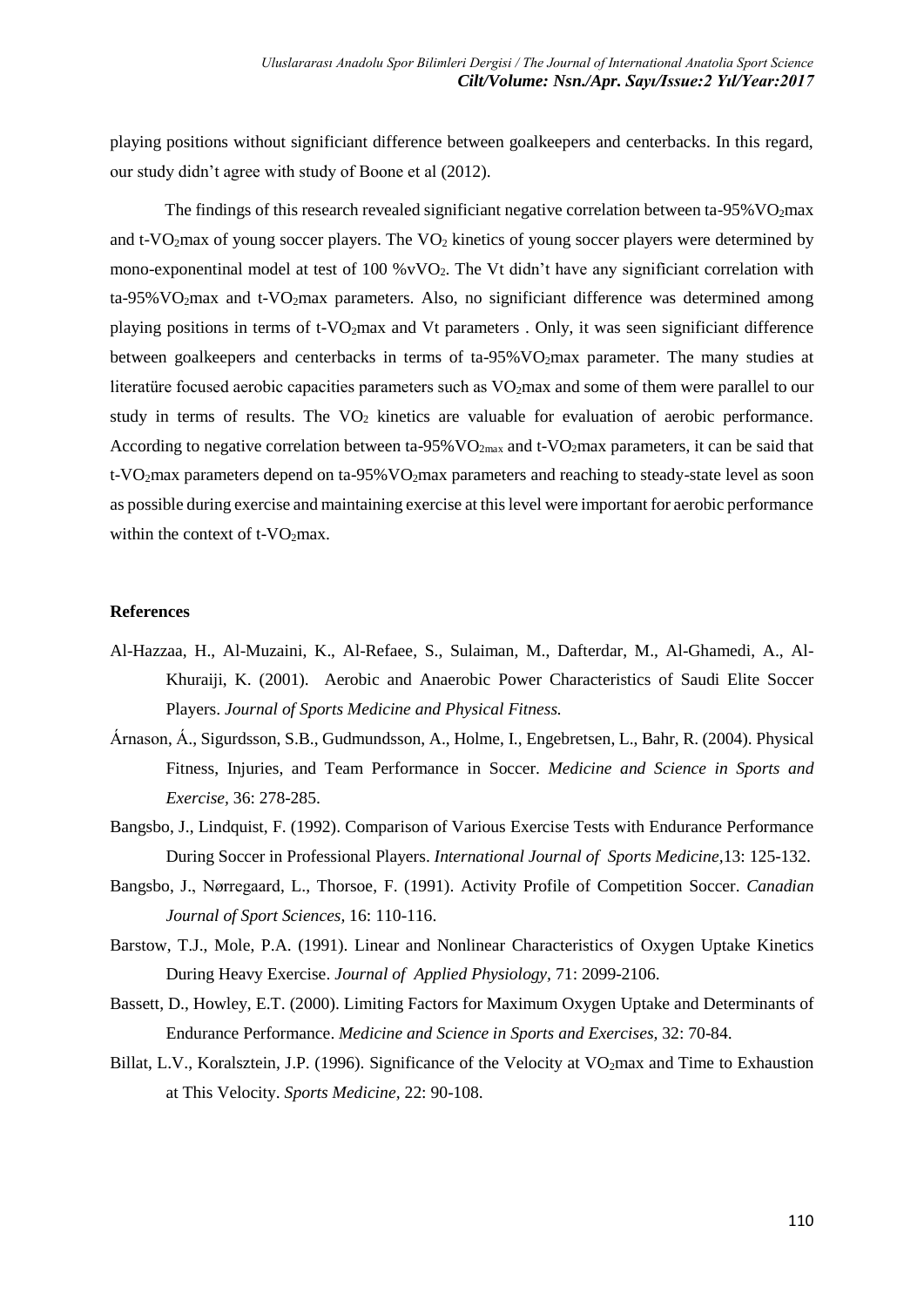- Billat, V., Morton, R., Blondel, N., Berthoin, S., Bocquet, V., Koralsztein, J., Barstow, T. (2000). Oxygen Kinetics and Modelling of Time to Exhaustion Whilst Running at Various Velocities at Maximal Oxygen Uptake. *European Journal of Applied Physiology,* 82: 178-187.
- Boone, J., Vaeyens, R., Steyaert, A., Bossche, L.V., Bourgois, J. (2012). Physical Fitness of Elite Belgian Soccer Players By Player Position. *Journal of Strength and Conditioning Research,* 26: 2051-2057.
- <span id="page-9-1"></span>Burnley, M., Jones, A.M. (2007). Oxygen Uptake Kinetics as A Determinant of Sports Performance. *European Journal of Sport Science,* 7: 63-79.
- <span id="page-9-0"></span>Carter, H., Jones, A.M., Barstow, T.J., Burnley, M., Williams, C.A., Doust, J.H. (2000). Oxygen Uptake Kinetics in Treadmill Running and Cycle Ergometry: A Comparison. *Journal of Applied Physiolology,* 89: 899-907.
- Carter, H., Pringle, J.S., Jones, A.M., Doust, J.H. (2002). Oxygen Uptake Kinetics During Treadmill Running Across Exercise Intensity Domains. *European Journal of Applied Physiology,* 86: 347- 354.
- Casajús, J.A. (2001). Seasonal Variation in Fitness Variables in Professional Soccer Players. *Journal of Sports Medicine and Physical Fitness,* 41: 463-469.
- Chamari, K., Hachana, Y., Kaouech, F., Jeddi, R., Moussa-Chamari, I., Wisløff, U. (2005). Endurance Training and Testing with the Ball in Young Elite Soccer Players. *British Journal of Sport Medicine,* 39: 24-28.
- <span id="page-9-3"></span>Davis, J., Brewer, J., Atkin, D. (1992). Pre‐Season Physiological Characteristics of English First and Second Division Soccer Players. *Jornal of Sport Sciences,* 10: 541-547.
- Dupont, G., Millet, G.P., Guinhouya, C., Berthoin, S. (2005). Relationship Between Oxygen Uptake Kinetics and Performance in Repeated Running Sprints. *European Journal of Applied Physiology,* 95: 27-34.
- Dupont, G., McCall, A., Prieur, F., Millet, G.P., Berthoin, S. (2010). Faster Oxygen Uptake Kinetics During Recovery Is Related to Better Repeated Sprinting Ability. *European Jornal of Applied Physioologyl,* 110: 627-634.
- Gökbel, H. (2012). Acute and Chronic Adaptations of the Respiratory System to Physical Exercise. *Eurasian Journal of Pulmonology,* 14: 9-11.
- Helgerud, J., Engen, L.C., Wisloff, U., Hoff, J. (2001). Aerobic Endurance Training Improves Soccer Performance. *Medicine and Science in Sports and Exercise,* 33: 1925-1931.
- Hill, D.W., Halcomb, J.N., Stevens, E.C. (2003). Oxygen Uptake Kinetics During Severe Intensity Running and Cycling. *European Journal of Applied Physiolology,* 89: 612-618.
- <span id="page-9-2"></span>Jones, A.M., Poole, D.C. (2005). *Oxygen Uptake Kinetics in Sport, Exercise and Medicine*. London: Routledge.